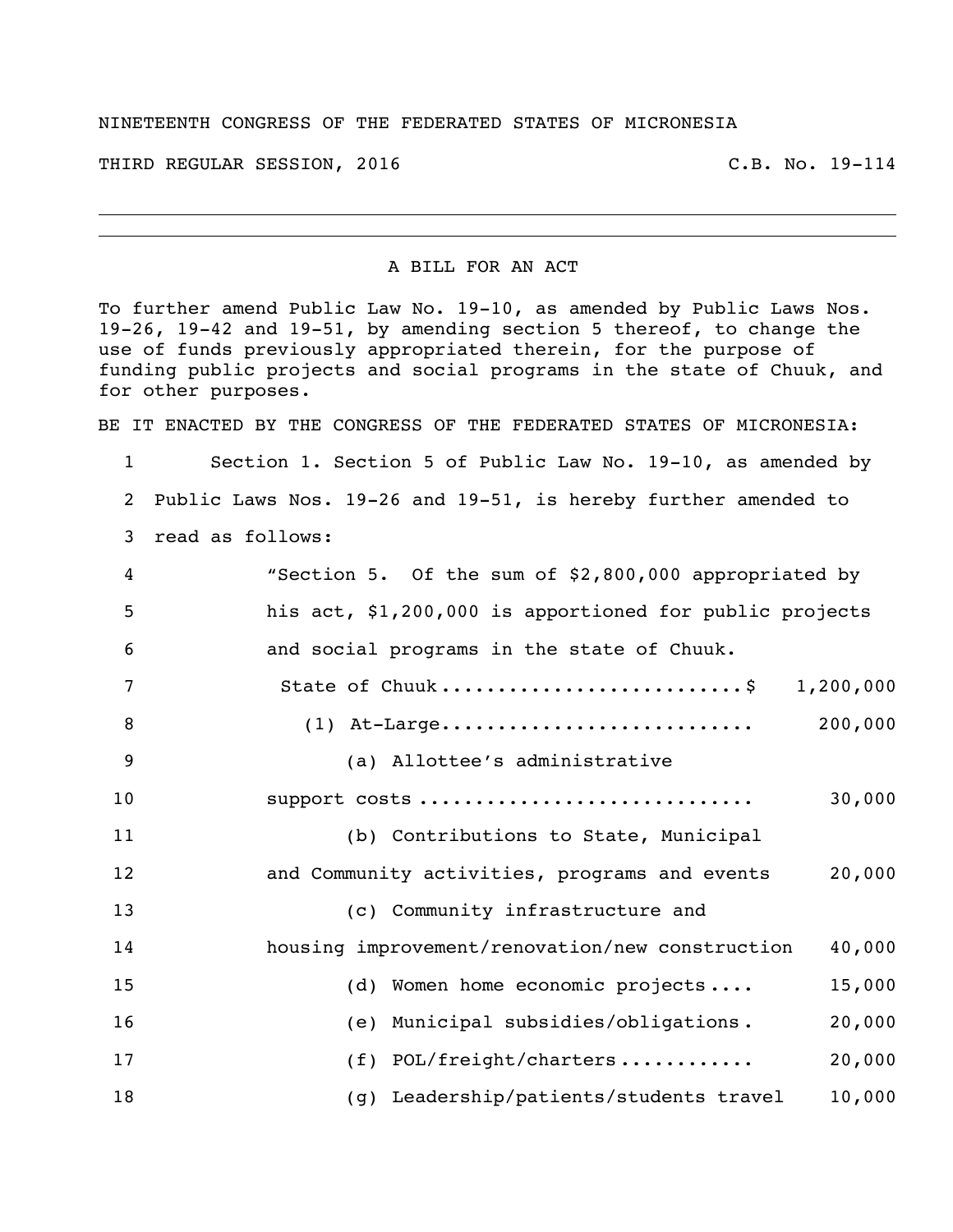| $\mathbf{1}$   | (h) Municipal office/facility                                            |
|----------------|--------------------------------------------------------------------------|
| $\overline{2}$ | construction/improvement \$<br>20,000                                    |
| 3              | (i) Roads/Docks/Seawalls                                                 |
| 4              | improvement and beautification<br>25,000                                 |
| 5              | 200,000<br>(2) Election District No. 1                                   |
| 6              | (a) Mortlocks Leadership                                                 |
| 7              | 50,000<br>Conference                                                     |
| 8              | (b) Community, Traditional and                                           |
| 9              | 30,000<br>Municipal events and travel                                    |
| 10             | (c) Mortlock Islands Development                                         |
| 11             | 80,000                                                                   |
| 12             | (d) Youth musical instruments                                            |
| 13             | 25,000<br>activities and programs                                        |
| 14             | 15,000<br>(e) Community transportation                                   |
| 15             | (f) Solar and communication systems [20,000]<br>$\overline{\phantom{0}}$ |
| 16             | (3) Election District No. 2<br>200,000                                   |
| 17             | 15,000<br>(a) Land transportation                                        |
| 18             | 20,000<br>(b) Outreach program                                           |
| 19             | (c) Student's financial assistance/                                      |
| 20             | outstanding debts payment<br>10,000                                      |
| 21             | (d) Social Security Premium contribution<br>5,000                        |
| 22             | 45,000<br>(e) Road improvement & equipment purchase                      |
| 23             | (f) Repatriation of human remains                                        |
| 24             | & funeral costs/travel<br>10,000                                         |
| 25             | 30,000<br>(g) Fishing Project                                            |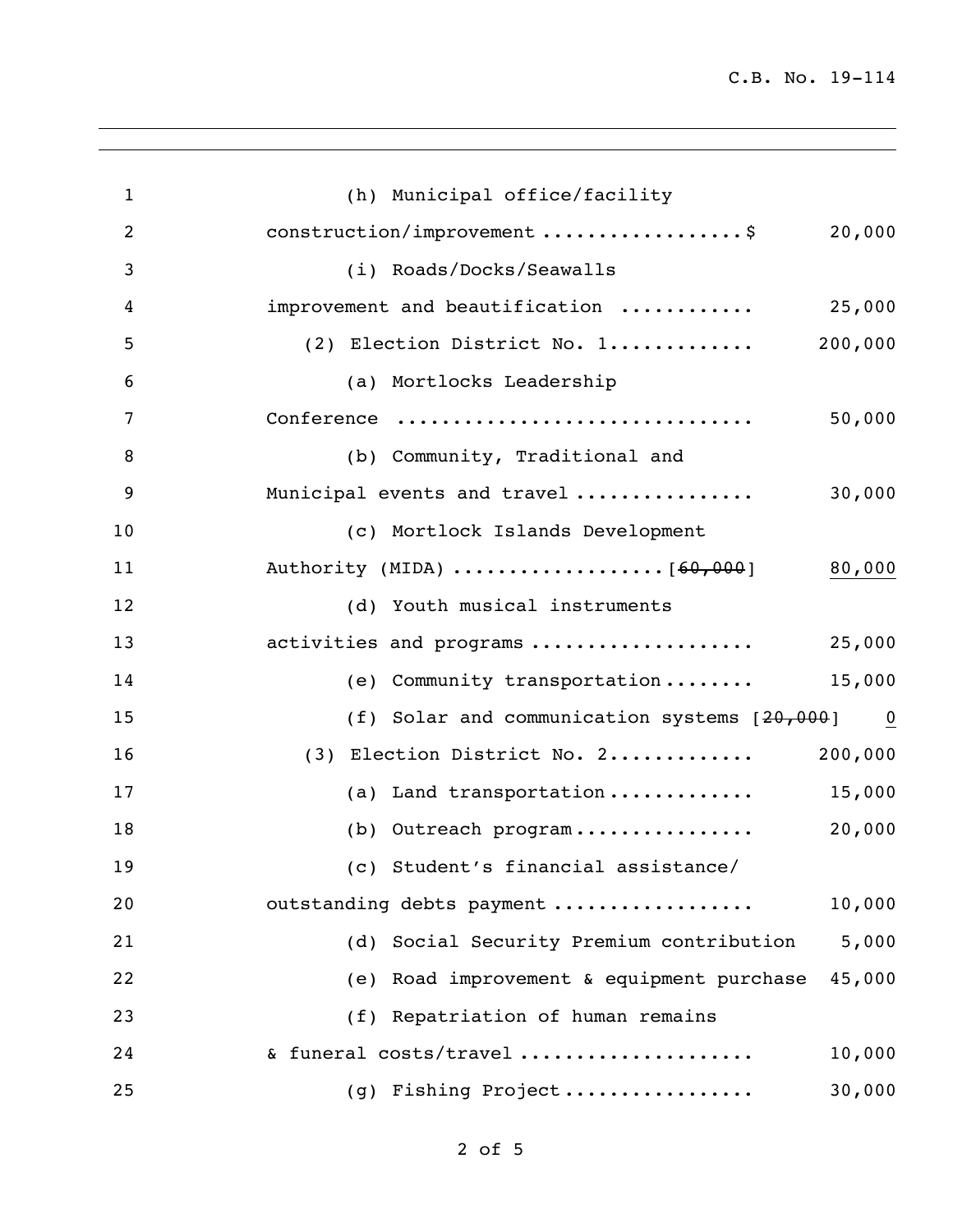C.B. No. 19-114

| $\mathbf{1}$   | (h) Food relief assistance\$<br>20,000          |
|----------------|-------------------------------------------------|
| $\overline{2}$ | (i) Housing and community halls                 |
| 3              | 30,000<br>construction                          |
| 4              | (j) Kokumi Inauguration and related costs 5,000 |
| 5              | (k) Office of Governor subsidy                  |
| 6              | (Chuuk State)<br>10,000                         |
| 7              | (4) Election District No. 3<br>200,000          |
| 8              | (a) Home, housing and multipurpose              |
| 9              | building improvement and renovation<br>20,000   |
| 10             | 20,000<br>(b) Fishing Project                   |
| 11             | (c) Southern Namoneas Leadership                |
| 12             | 10,000<br>Conference, travel and hosting        |
| 13             | (d) Municipal Government operation/subsidy      |
| 14             | (i) Tonowas Municipal Government<br>10,000      |
| 15             | 10,000<br>(ii) Fefan Municipal Government.      |
| 16             | 10,000<br>(iii) Uman Municipal Government       |
| 17             | (iv) Parem Municipal Government. 5,000          |
| 18             | 5,000<br>(v) Tsis Municipal Government          |
| 19             | (e) Tonowas Ice Plant operational cost 5,000    |
| 20             | (f) Seawalls improvement and repair<br>15,000   |
| 21             | (q) Roads improvement/repair                    |
| 22             | and beatification<br>10,000                     |
| 23             | (h) Administrative support                      |
| 24             | services (SNDA)<br>15,000                       |
| 25             | (i) Students' financial assistance<br>10,000    |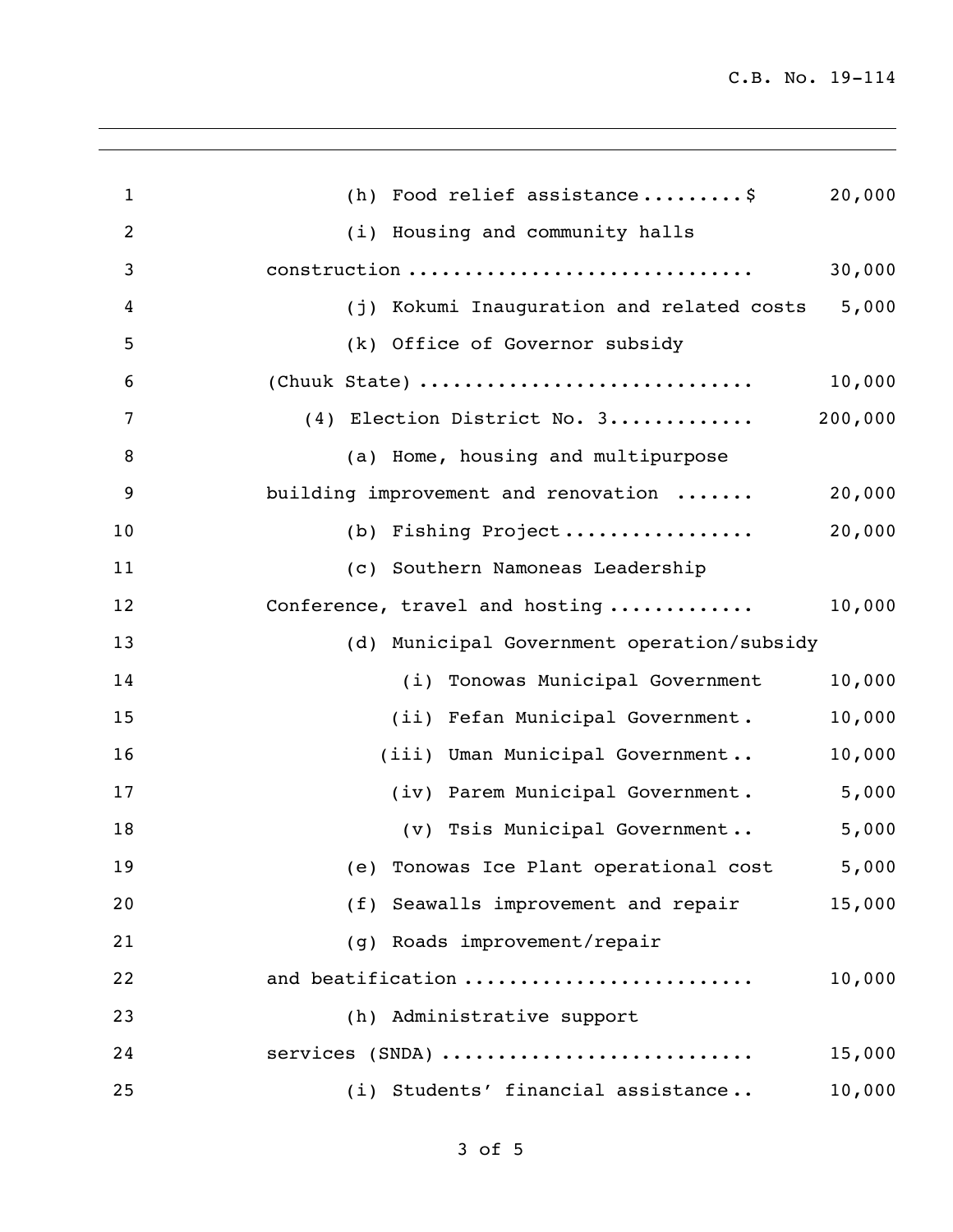| $\mathbf{1}$   | (j) Leaders/patients/students     |         |
|----------------|-----------------------------------|---------|
| $\overline{2}$ | travel needs \$                   | 10,000  |
| 3              | (k) Youth activities/events/      |         |
| 4              | program/equipment                 | 5,000   |
| 5              | (1) Food relief assistance        |         |
| 6              | (aftermath of Typhoon Maysak)     | 30,000  |
| 7              | (m) Water systems improvement     |         |
| 8              | and repair                        | 5,000   |
| 9              | (n) Sewing Project                | 5,000   |
| 10             | (5) Election District No. 4       | 200,000 |
| 11             | (a) Youth activities, events &    |         |
| 12             | program subsidy                   | 15,000  |
| 13             | (b) Students' financial           |         |
| 14             | assistance subsidy                | 20,000  |
| 15             | (c) Repatriation of human remain/ |         |
| 16             | funeral and travel expenses       | 15,000  |
| 17             | (d) Administrative costs          |         |
| 18             | (Faichuk Development Authority)   | 20,000  |
| 19             | (e) Land transportation need      | 15,000  |
| 20             | (f) Humanitarian relief/          |         |
| 21             | assistance subsidy                | 30,000  |
| 22             | Fishing Project subsidy<br>(q)    | 30,000  |
| 23             | Sewing Project subsidy<br>(h)     | 20,000  |
| 24             | Capacity building/training<br>(i) | 20,000  |
| 25             | Leadership/patients/<br>(j)       |         |